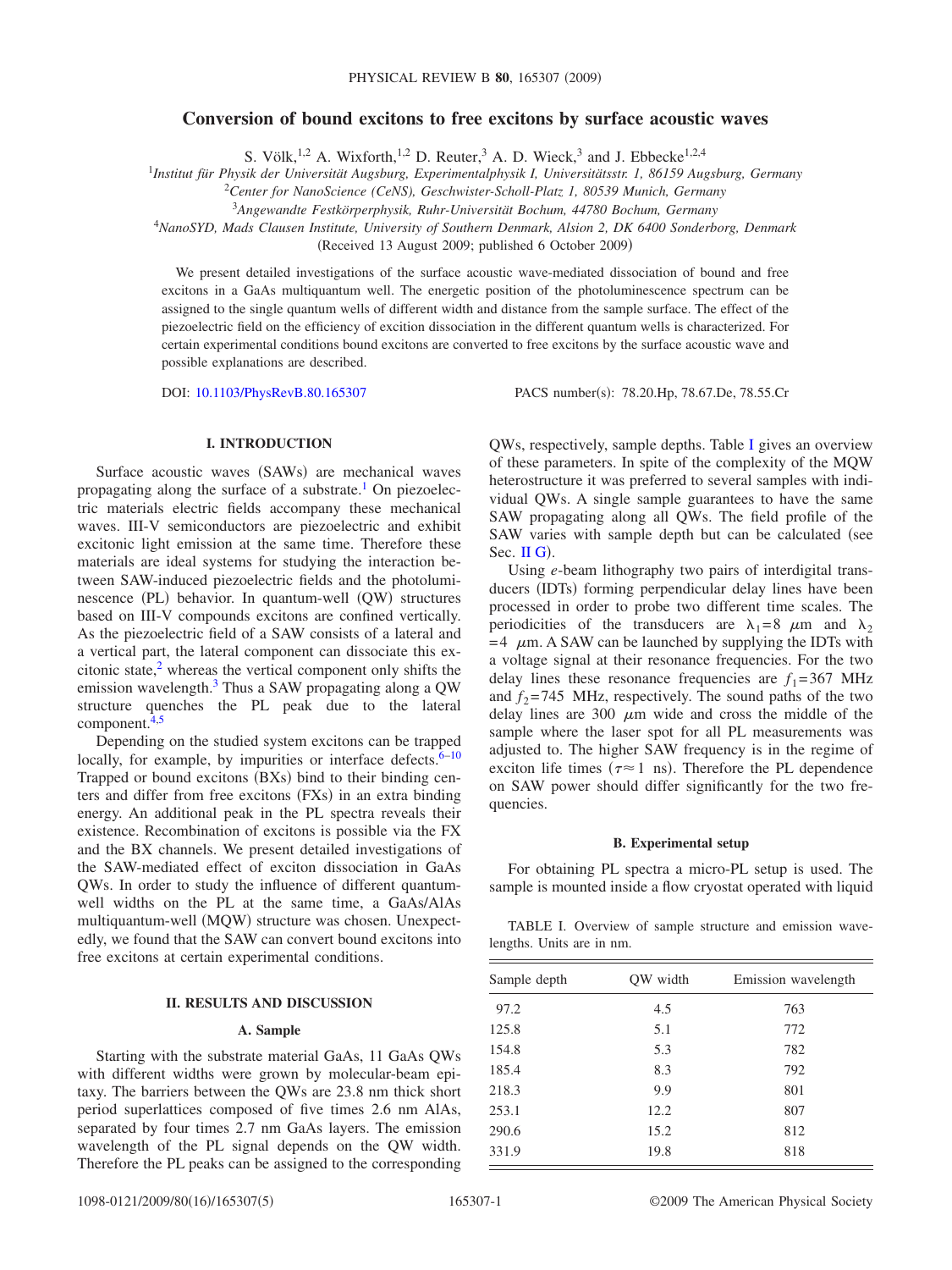<span id="page-1-0"></span>

FIG. 1. Spatial dependence of PL emission of wedge-shapeetched MQW structure. Peaks disappear successively for increasing etch depth. Temperature was 4.2 K.

helium and is situated right below a quartz window. The cryostat is equipped with four coax lines for supply of the IDTs and a *xyz* stage for positioning the sample. A diode laser excites the sample through the window at a wavelength of 675 nm with a maximal optical power of 5 mW. Both the exciting laser light and the emitted PL light pass through the same  $50 \times$  microscope objective. The size of the focused laser spot on the sample surface is about 5  $\mu$ m in diameter. A spectrometer analyses the PL light where mostly a grating with 1800 gr/mm is used. The charge coupled device detector of the spectrometer is cooled with liquid nitrogen for a high signal-to-noise ratio.

### **C. PL emission wavelengths and corresponding QWs**

To assign the different QWs to their PL signals (see Table [I](#page-0-0)) the quantized states of the QWs and out of it the expected emission energies can be calculated. Such calculations were done via the simulation software 1D POISSON solver.<sup>11</sup>

By etching the sample surface to a wedge shape and measuring the PL along the etch gradient an experimental assignment is also possible. Due to the special arrangement of QWs in the studied structure—thinner QWs lie closer to the surface than wider QWs—each PL peak can be assigned to its corresponding QW in sequential order. For this purpose a piece of the sample material was covered on one half with photoresist and then slowly pulled out of a wet etchant. The etch depth was checked using a height profiler to ensure that the whole range was obtained from unetched sample surface up to a depth where all QWs were removed. The PL measurements along the wedge are shown in Fig. [1.](#page-1-0) The PL peaks disappear successively when the position of the laser focus on the sample surface is moved toward increasing etch depths. The peak shapes change when the QWs are getting very close to the etched surface.

Taking both methods into account it was possible to assign eight PL peaks to their corresponding QW. Therefore only these peaks (see Table [I](#page-0-0)) will be considered.

# **D. SAW experiment**

A more detailed analysis of the PL spectra exhibits that each PL signal is not a single peak but consists of a main

<span id="page-1-1"></span>

FIG. 2. (Color online) Two PL spectra of the 9.9 nm wide QW: (a) without SAW excitation and (b) with SAW excitation. Laser intensity was 380 nW and temperature 6 K. The experimental data is also fitted using Gaussian curves.

peak at the short wave side and one with smaller intensity apparent as a shoulder on the long wave side. Figure  $2(a)$  $2(a)$ reveals that for the 801 nm PL signal. Both parts are fitted using Gaussian curves. In Fig. [2](#page-1-1)(b) additionally a SAW was launched using one of the IDTs with lower periodicity  $\lambda_1$ .

When the SAW is applied the short wave part of the double peak is increased whereas the long wave part shrinks. For the given SAW power level of 19 dBm the integrated total PL intensity remains almost constant. As proven in the etch experiment both parts must originate from the same QW because both parts vanish simultaneously.

The result of this experiment contradicts earlier investigation[s4,](#page-4-3)[5,](#page-4-4)[12](#page-4-8) where the lateral piezoelectric SAW field was used to dissociate excitons. In those experiments always a decrease in the excitonic transition was observed. This behavior is well described in literature as PL quenching.

### **E. Proposed model**

To explain the surprising behavior of the PL peak redistribution by applying a SAW the following model is proposed: The left main peak of the PL signals belongs to free excitons whereas the right peak belongs to bound excitons.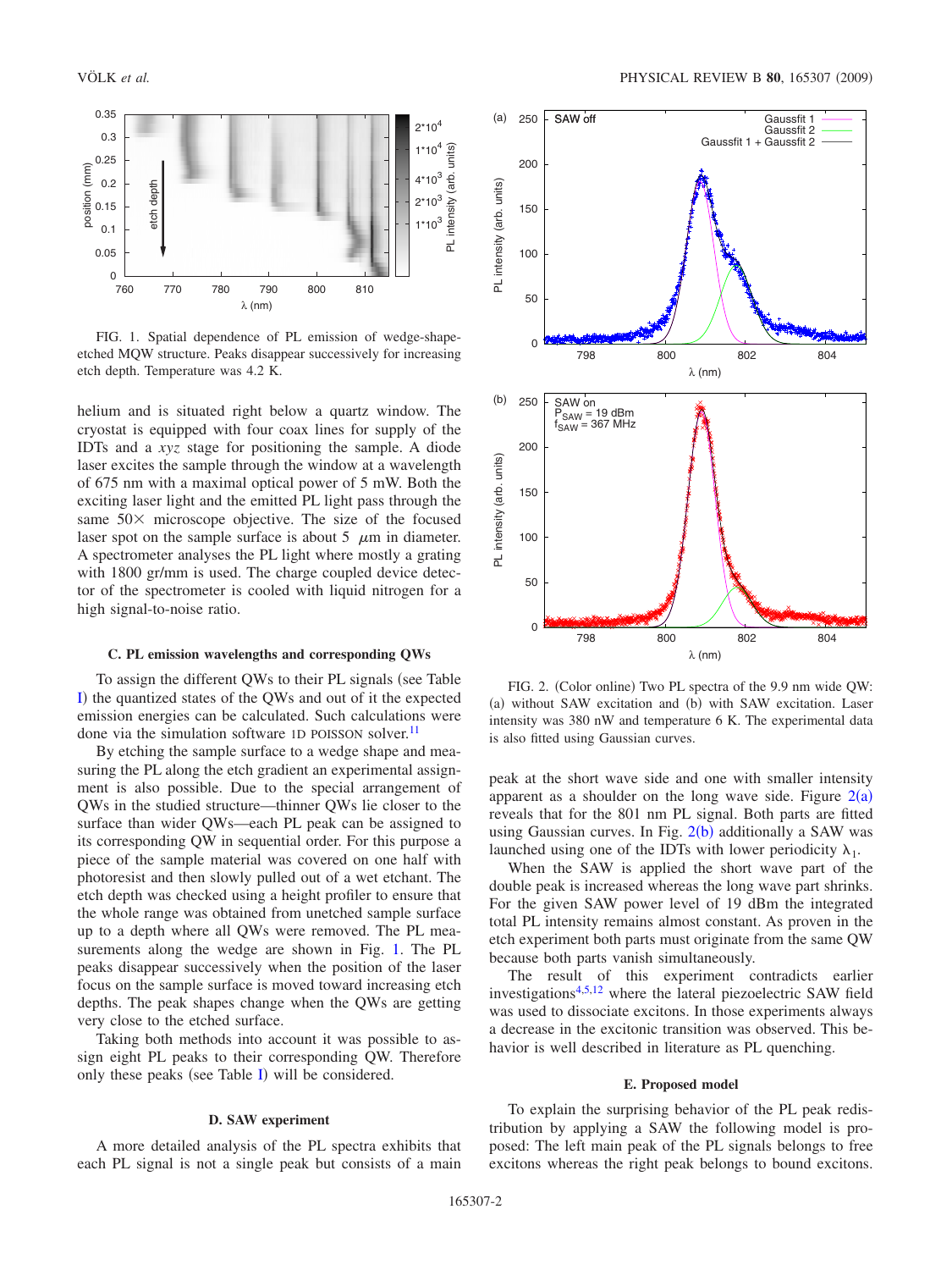<span id="page-2-0"></span>

FIG. 3. (Color online) Excitation intensity series for three adjacent QWs. The excitation intensity was varied by attenuating the laser beam by neutral density filters. Temperature was 4.2 K. Above the splitting energies between the FX and BX peaks are calculated.

Bound excitons differ from free exctions in an additional binding to local defects. The piezoelectric SAW field breaks this binding and triggers a conversion of BX to FX which leads to a decrease in the BX signal whereas the FX signal increases.

### **F. Evidence of model**

The nature of the BX peaks is ambiguous. Several types of binding mechanisms are considered. Impurities in terms of donors or acceptors may lead to a binding of excitons. $6-9$ However there are low impurity densities assumed for the studied sample material. Hence it is more likely that other binding centers like interface defects<sup>10</sup> play an important role.

In Fig. [3](#page-2-0) the PL of the 9.9-, 12.2-, and 15.2-nm-wide QW are shown. These measurements have been made on the unetched part of the wedged sample. The laser power was attenuated gradually by neutral density filters. By decreasing the excitation intensity the ratio between BX and FX emission shifts in favor of the BX peaks which is in agreement with Ref. [13.](#page-4-10) Leaving the laser power constant the BX/FX ratio decreases when the QW width is increased. That can be explained if the binding centers are situated mainly at the interfaces of the heterostructure. Then the surface-volume, respectively, BX/FX ratio should be higher for thinner QWs. The BX binding energy can be determined by measuring the spectral splitting of the BX peak to the FX peak. BX binding energies are in the order of 1.5 meV and depend strongly on the well width. The authors of Ref. [14](#page-4-11) calculated this dependency. Our values shown in the upper part of Fig. [3](#page-2-0) agree with the expected decrease in BX binding energy as the well width is increased.

The FX binding energy is about five times larger than the BX bond.<sup>14[,15](#page-4-12)</sup> In order to initiate a significant dissociation the excitons must be exposed to an energy which is of the same order as the respective binding energy. Hence, the thermal

<span id="page-2-1"></span>

FIG. 4. (Color online) PL intensity as function of SAW power for three transitions corresponding to three different QW widths and two SAW frequencies. Red (top): total PL, green (middle): FX, and blue (bottom): BX. Each value was calculated by fitting and integrating the spectra using Gaussian functions. The FX and BX intensities are normalized to the total PL where no SAW was applied. All values were recorded at the same sample position. Temperature was 4.2 K.

energy  $k_B T$  is one example of energy supply which can lead to "melting" of excitons[.16](#page-4-13)[–18](#page-4-14)

In Fig. [4](#page-2-1) the integrated PL intensities of three adjacent QWs are shown as a function of SAW power. On the lefthand side the values for the high-frequency SAW and on the right-hand side the values for the lower frequency are presented. Each graph shows the integrated PL of the FX transition, the BX transition, and their sum. For the higher frequency SAW all PL intensities decrease monotonically with increasing SAW power. Only for the lower frequency SAW an enhancement of the FX peaks occurs. The FX enhancement starts for all three QWs at a threshold power level of 15 dBm and coincides with a distinct decrease in the bound exciton PL signal. According to Refs. [19–](#page-4-15)[22](#page-4-16) the occurrence of a sharp threshold indicates an impact ionization process.

Santos *et al.*<sup>[12](#page-4-8)</sup> investigated the impact ionization of bound excitons in bulk GaAs by piezoelectric SAW fields. The model they presented based on the reduction in the effective exciton binding energy in the presence of an electric field,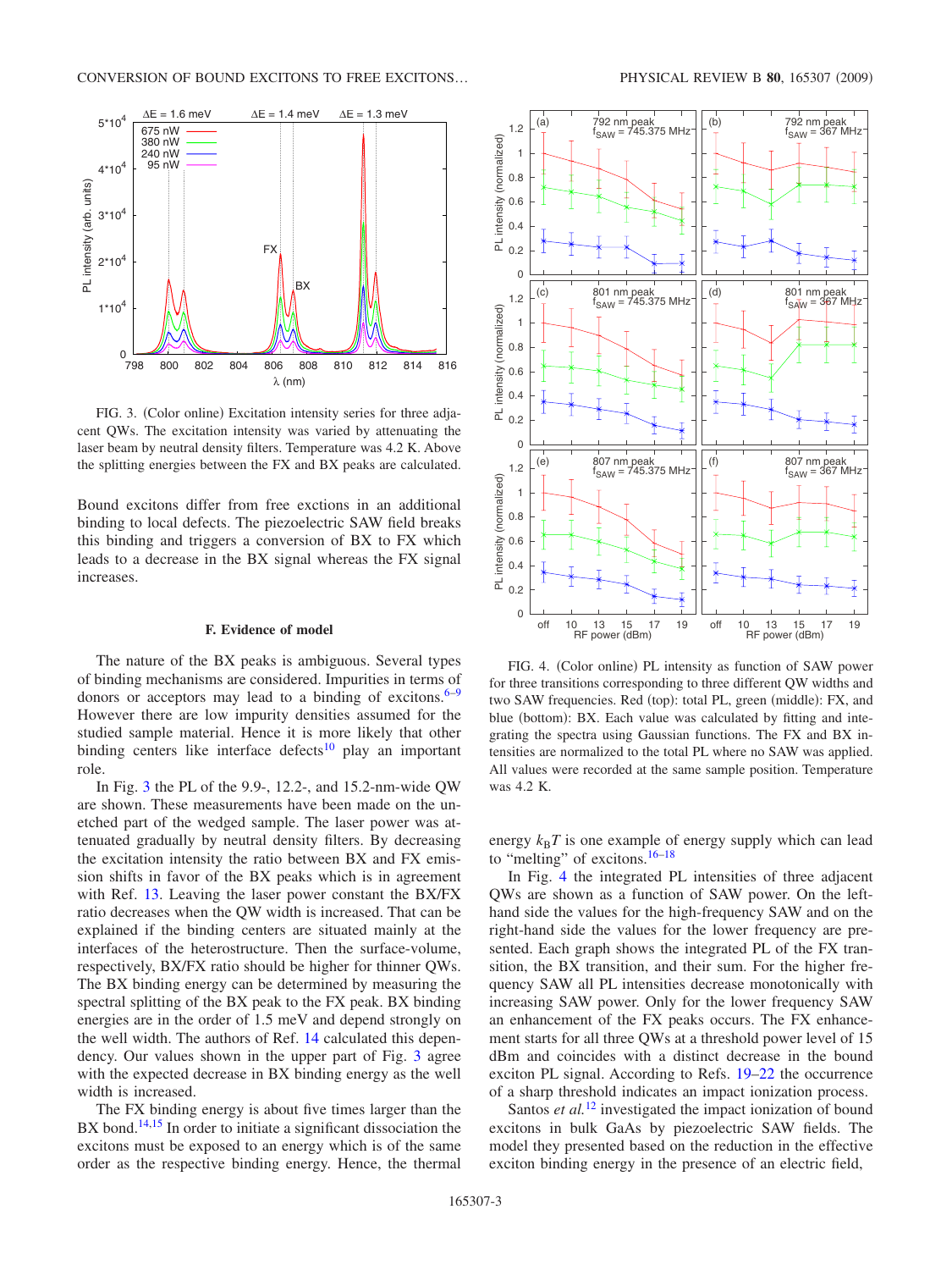<span id="page-3-1"></span>

FIG. 5. The normalized piezoelectric SAW potential along the vertical direction for two SAW wavelengths (Ref. [26](#page-4-20)). QWs lie within the gray highlighted area.

$$
E_{ex} = E_{ex}(0) - E_k
$$
 with  $E_k \sim \frac{1}{2} m^* (\mu \mathcal{E})^2$ . (1)

Out of it they calculated PL quenching rates. In contrast to our results no PL enhancement was observed. Also, the effect of a SAW on the dissociation of free and bound excitons has been investigated by other groups in materials such as bulk GaAs (Ref. [23](#page-4-17)) and GaN heterostructures<sup>24,[25](#page-4-19)</sup> but here we report for the first time the SAW-mediated conversion of bound excitons to free excitons in GaAs QWs. As already highlighted in Fig. [2](#page-1-1) and presented in more detail in Fig. [4](#page-2-1) the decrease in light emission from the BX transition at a SAW power of 15 dBm coincides with the PL enhancement of the FX signal. That leads us to the conclusion that the SAW breaks the bond of the bound exciton to its binding center (such as interface defect) and therefore converts the BX into a FX which subsequently recombines.

### **G. SAW depth profile**

<span id="page-3-0"></span>The MQW layers span a sample depth ranging from 40 to 445 nm. Thus the QW closest to the surface is exposed to another piezoelectric SAW potential than the very last one. Therefore great importance must be attached to the depth dependency of this potential. The piezoelectric potential of a SAW (Rayleigh type) can be calculated by a Laguerre poly-nomial approach.<sup>26</sup> The authors of Ref. [27](#page-4-21) extended this approach to III-V semiconductor quantum-well structures. The overall piezoelectric potential is given by

$$
\Phi(\vec{r},t) = \Phi(z) \exp[i(\omega t - kx)].
$$
\n(2)

In the case of QWs mainly the lateral field component  $E<sub>x</sub>$ is assumed to contribute to the impact ionization process of bound excitons. In vertical direction excitons are confined. Once the curve of the piezoelectric potential  $\Phi(z)$  along the vertical direction is found, the electric field components *Ez* normal to the surface and  $E<sub>x</sub>$  in direction of SAW propaga-tion can be determined.<sup>27,[28](#page-4-22)</sup> With  $E_x = -\frac{\partial \Phi(\vec{r},t)}{\partial x}$  the lateral field component follows in *z* the well-known  $\Phi(z)$ characteristic.<sup>26[–28](#page-4-22)</sup> Thus  $E_x$  and  $\Phi(z)$  depict the same sample depth function that never becomes zero in the order of a SAW wavelength for fixed *x* and *t*. Therefore dissociation of bound excitons is expected to occur everywhere provided that the field strengths are high enough for the impact ionization process.

Figure [5](#page-3-1) shows the piezoelectric SAW potential for both SAW periods. All QWs of the heterostructure lie within the highlighted region.

The outermost QW perceives the highest potential, respectively, lateral field component and the innermost QW a weaker one. Across the relevant region this difference is never larger than 40%. Therefore the PL quenching, respectively, enhancement effect is expected to be comparable for all QWs. In particular, the SAW depth profiles of the two SAW frequencies cannot account for the distinct PL behavior. Additionally, according to the potential profile shown in Fig. [5,](#page-3-1) the strength of the *z* component of the SAW potential with higher frequency is always smaller in the area of the QWs compared to the lower frequency one. Therefore, a more pronounced effect of the higher frequency SAW could be expected. The reason why the excitonic conversion only occurs for the lower SAW frequency remains still under investigation. The difference of the temporal SAW period for the two frequencies in comparison to the exciton lifetimes may also play here a significant role. Time-resolved experiments can answer this question.<sup>29</sup>

#### **H. QW width**

Due to different widths and distances to the surface the generation of charge carriers inside the QWs and the emisson of PL light should occur with different efficiencies. Furthermore charge carriers of one QW layer could screen the piezoelectric SAW field inside another one. In order to balance the differences between the QWs the incident laser intensity can be adjusted for each QW. In order to exclude screening effects the laser intensity was kept low  $(< 5 \mu W)$ . That reduces the total amount of charge carriers.

The binding energy  $E_{\text{BX}}$  of a bound exciton to its binding center has a dependence on the QW width  $L_z$  with a maximum in binding energy at approximately 10 nm.<sup>9</sup> Hence the SAW fields required to dissociate the BX bond depend on *Lz* too. However Weman *et al.*<sup>[22](#page-4-16)</sup> consider this dependence to be too weak to explain the threshold fields for QWs thinner than 10 nm. They assumed the charge-carrier mobility to play an important role. The mobility decreases with decreasing well width due to scattering at the interfaces. $30$  If the mobility of the charge carriers decreases, higher electric field strengths are required to reach kinetic energies in the order of  $E_{\text{BY}}$ . Furthermore the bound exciton lifetime  $\tau_{BX}$  and the QW width  $L<sub>z</sub>$  are related to each other. After Ref. [31](#page-4-25) the lifetime is indirect proportional to the binding energy which depends on  $L_z$ <sup>[14](#page-4-11)</sup> Therefore excitons decay faster in thinner QWs than in wider ones. As the decay rates become higher, less time remains for the dissociation process by piezoelectric fields. That could explain the less pronounced PL quenching and FX enhancement which was observed for the thinner QWs of the MQW structure (not shown) and the measured maximal conversion of BX to FX in case of the QW with 9.9 nm thickness.

### **III. CONCLUSION**

In summary, we demonstrated the conversion of bound excitons to free excitons in GaAs QWs by surface acoustic